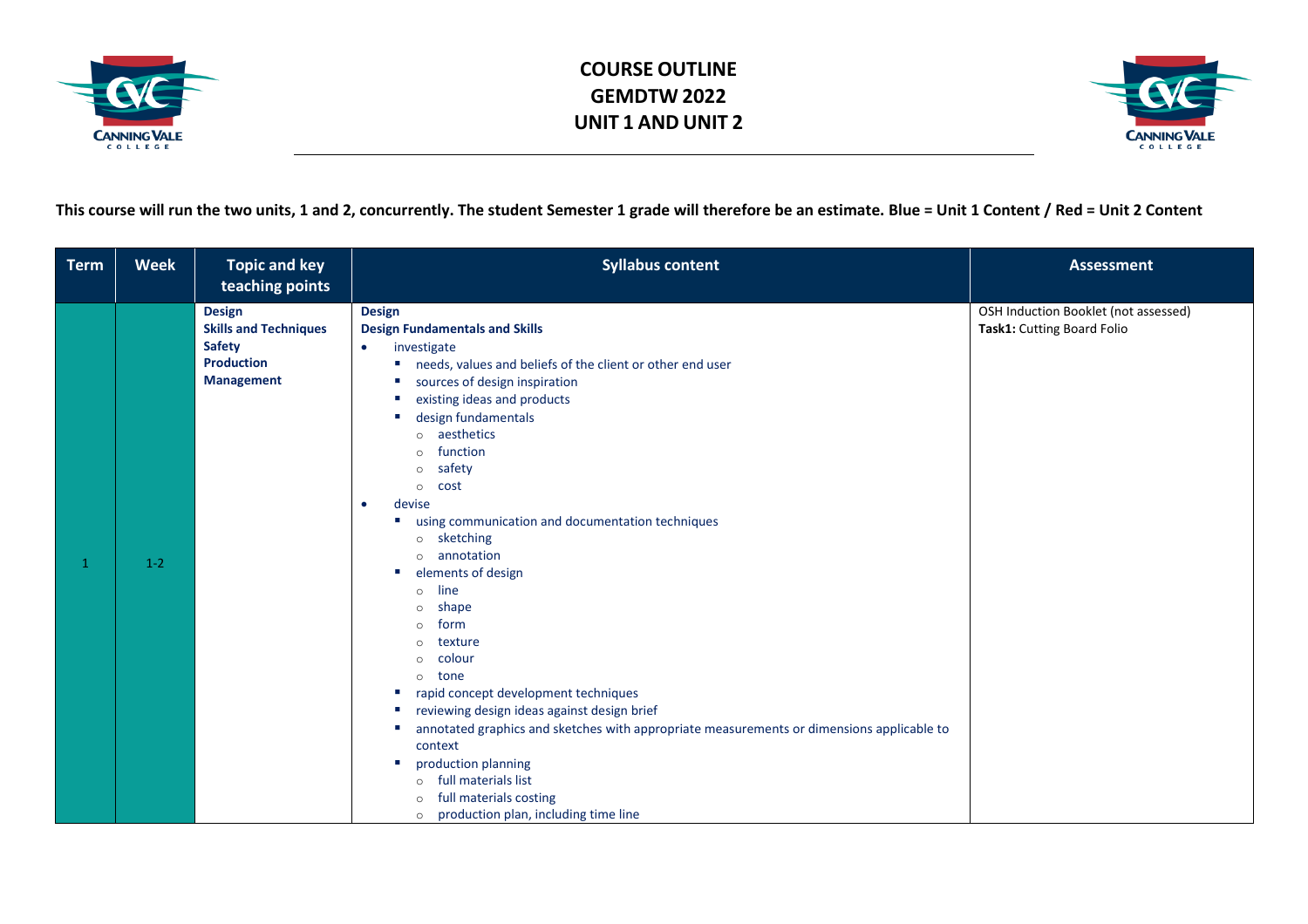



|  | evaluate                                                                                                     |  |
|--|--------------------------------------------------------------------------------------------------------------|--|
|  | design ideas when investigating and devising<br>$\sim$                                                       |  |
|  | " finished product against the initial design and student generated criteria                                 |  |
|  | <b>Use of Technology</b>                                                                                     |  |
|  | <b>Skills and Techniques</b>                                                                                 |  |
|  | ICT, portfolio development and communication skills                                                          |  |
|  | photography - ongoing record of progress and processes used and final product                                |  |
|  | ■ documenting presentations and evaluations                                                                  |  |
|  | context appropriate drawings and relevant technical information to produce the final product to              |  |
|  | demonstrate                                                                                                  |  |
|  | ■ sketching rapid concept developments                                                                       |  |
|  | 3D presentation drawings                                                                                     |  |
|  | rendering techniques<br>$\sim$                                                                               |  |
|  | 2D working drawings or using templates<br>and the                                                            |  |
|  | inspiration/concept or storyboard development and presentation                                               |  |
|  | ■ design and making specification sheets                                                                     |  |
|  | workroom/studio terminology appropriate to context                                                           |  |
|  | select appropriate materials and calculate the quantities of materials required to complete the<br>$\bullet$ |  |
|  | project                                                                                                      |  |
|  | with supervision, operate machinery and tools appropriate to context<br>$\bullet$                            |  |
|  | <b>Safety</b>                                                                                                |  |
|  | correct use of personal protective equipment (PPE) where applicable<br>$\bullet$                             |  |
|  | occupational safety and health (OSH) practices appropriate to tasks being undertaken in workshops            |  |
|  | <b>Production Management</b>                                                                                 |  |
|  | production plan                                                                                              |  |
|  | maintain a production plan                                                                                   |  |
|  | maintain time management while using tools, equipment and machinery to complete                              |  |
|  | production                                                                                                   |  |
|  | follow instructions from plans                                                                               |  |
|  | o maintain safety requirements                                                                               |  |
|  | record changes to materials lists or costing<br>$\sim$                                                       |  |
|  | ■ record regular journal/diary entries                                                                       |  |
|  | ongoing evaluation techniques: diary, journal or portfolio notes and use of photography to record            |  |
|  | ongoing progress/decision changes made to the project                                                        |  |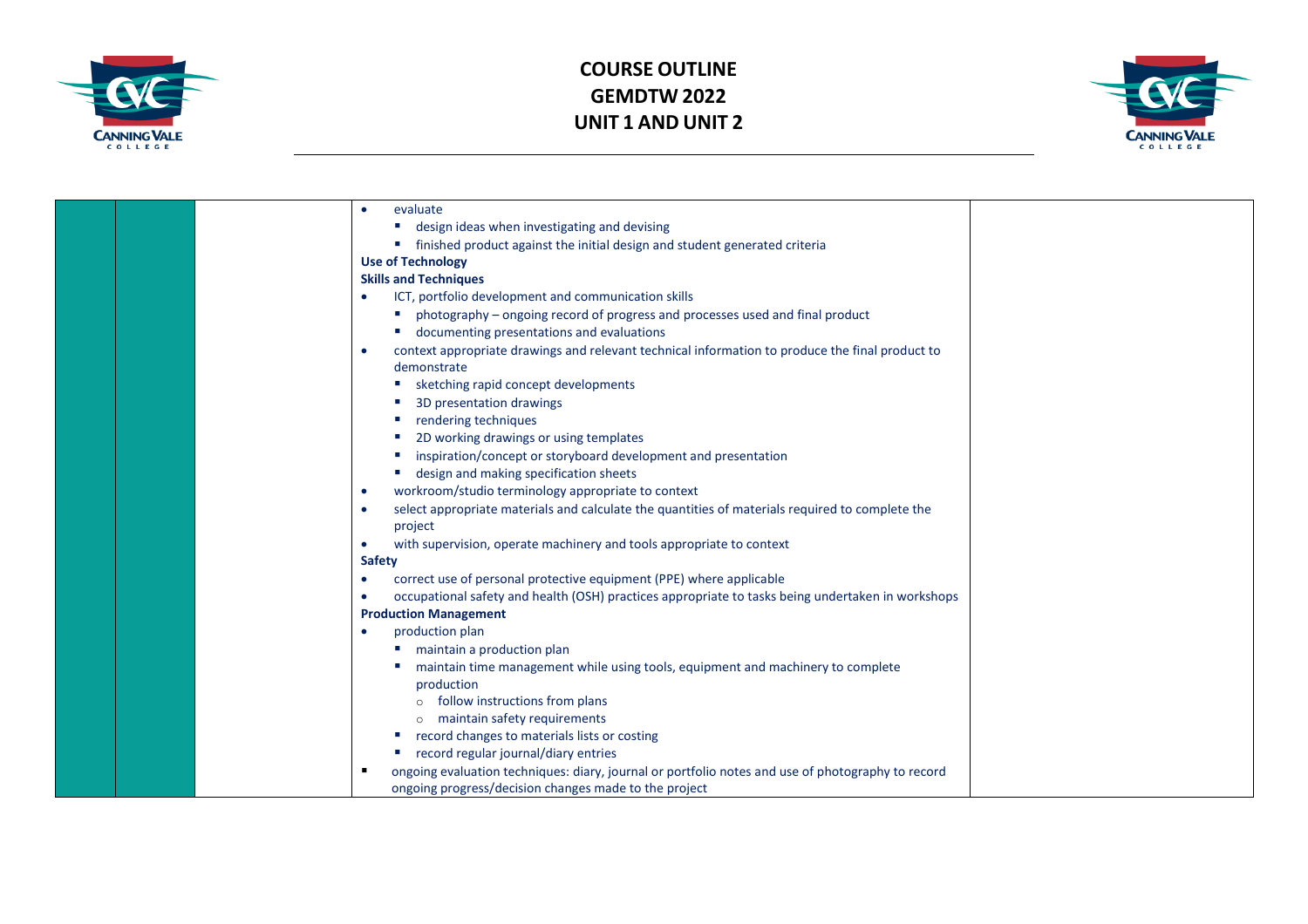



|         | <b>Safety</b>                | <b>Safety</b>                                                                                                                                                                                                                                                                                                                      | Task7: Semester 1 Response Booklet: OSH |
|---------|------------------------------|------------------------------------------------------------------------------------------------------------------------------------------------------------------------------------------------------------------------------------------------------------------------------------------------------------------------------------|-----------------------------------------|
|         | <b>Skills and Techniques</b> | correct use of personal protective equipment (PPE) where applicable<br>ш                                                                                                                                                                                                                                                           | Worksheet                               |
|         | <b>Design Fundamentals</b>   | conduct risk assessment for using specific tools/machinery<br>٠                                                                                                                                                                                                                                                                    | <b>Task3: Cutting Board</b>             |
|         | and Skills                   | demonstrate occupational safety and health practices appropriate to tasks being undertaken in<br>п<br>workshops                                                                                                                                                                                                                    | Task1: Cutting Board Folio              |
|         |                              | apply risk management strategies in the workshop/studio                                                                                                                                                                                                                                                                            |                                         |
|         |                              | recognise need and purpose of MSD (materials safety data) with regard to storage and handling of<br>hazardous substances and hazardous operations appropriate to situation                                                                                                                                                         |                                         |
|         |                              | <b>Skills and Techniques</b>                                                                                                                                                                                                                                                                                                       |                                         |
|         |                              | identification of the main reasons for blades becoming blunt or breaking                                                                                                                                                                                                                                                           |                                         |
|         |                              | <b>Skills and Techniques</b>                                                                                                                                                                                                                                                                                                       |                                         |
|         |                              | read and correctly interpret and/or modify plans/patterns/templates<br>×                                                                                                                                                                                                                                                           |                                         |
|         |                              | use appropriate workroom terminology<br><b>CO</b>                                                                                                                                                                                                                                                                                  |                                         |
| $3 - 5$ |                              | select and safely apply technical skills using a range of tools and machinery that could include, but<br>ш<br>not limited to: radial arm saw or drop saw or compound mitre saw / sanding machines / portable or<br>fixed routers / various grinders / carving tools / wood lathe / biscuit cutter / portable saws / drill<br>press |                                         |
|         |                              | apply multiple coats of a finish by brush, cloth and/or spray gun followed by correct clean up<br>п<br>procedures                                                                                                                                                                                                                  |                                         |
|         |                              | demonstrate workshop clean up procedures<br><b>CO</b>                                                                                                                                                                                                                                                                              |                                         |
|         |                              | operate machinery and tools appropriate to context<br>п                                                                                                                                                                                                                                                                            |                                         |
|         |                              | select and use appropriate finishes<br>п                                                                                                                                                                                                                                                                                           |                                         |
|         |                              | apply multiple coats of a finish by spray gun, including appropriate clean-up of equipment                                                                                                                                                                                                                                         |                                         |
|         |                              | <b>Design Fundamentals and Skills</b>                                                                                                                                                                                                                                                                                              |                                         |
|         |                              | evaluate                                                                                                                                                                                                                                                                                                                           |                                         |
|         |                              | design ideas when investigating and devising                                                                                                                                                                                                                                                                                       |                                         |
|         |                              | finished product against the initial design and student generated criteria                                                                                                                                                                                                                                                         |                                         |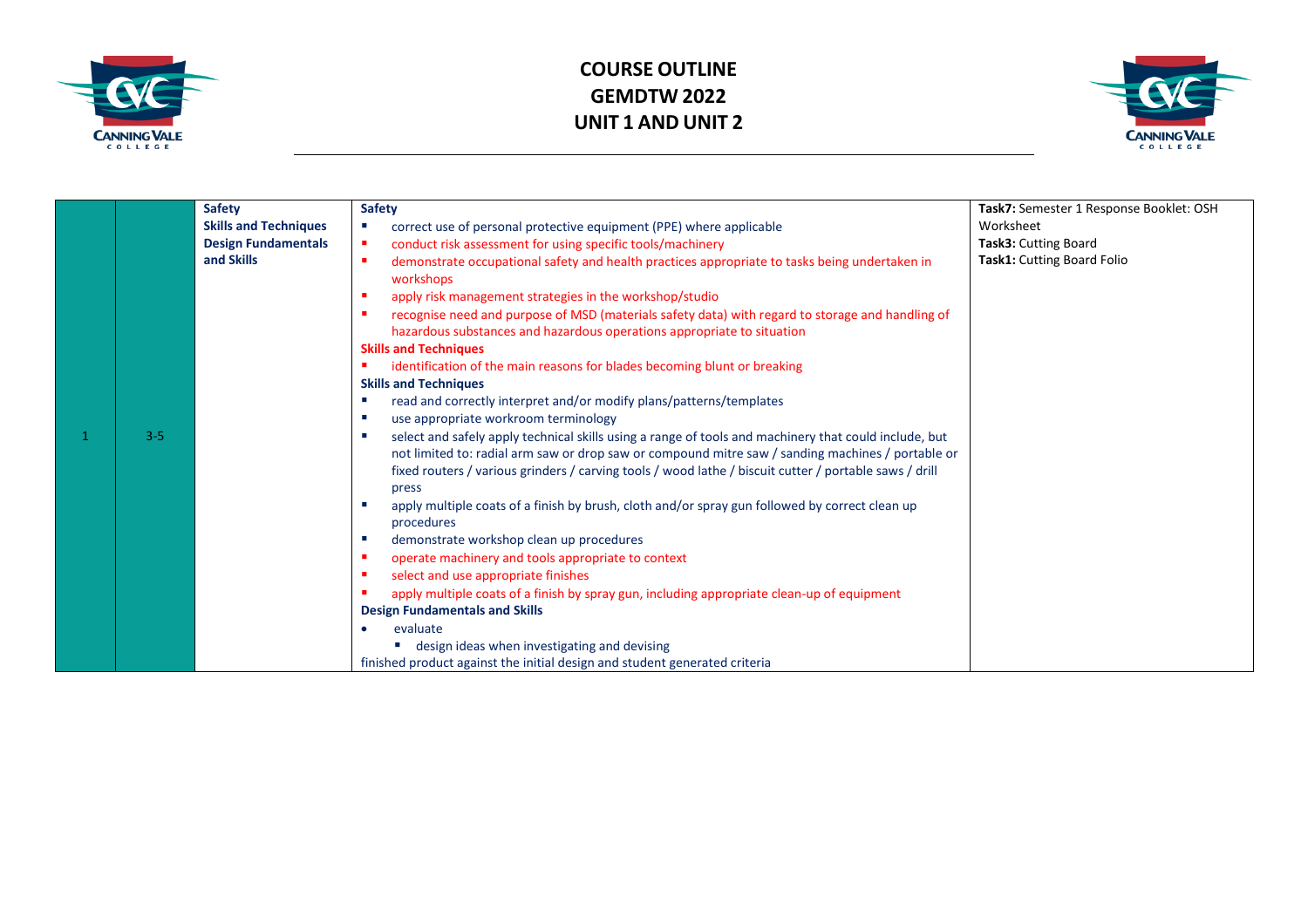



|    |         | <b>Nature and Properties</b><br>of Materials<br><b>Materials in Context</b><br><b>Skills and Techniques</b> | <b>Nature and Properties of Materials</b><br>origins of common softwoods and hardwoods<br><b>COL</b><br>classification of hardwoods, softwoods and manufactured boards using the characteristics of<br>п<br>hardness, colour and workability<br>difference between rough sawn and DAR timbers<br>×<br>identification of common timber sizes, lengths, widths and thicknesses, sheet sizes<br>×                                                                                                   | Task4: Table<br>Task7: Semester 1 Response Booklet: Tree<br><b>Structure Worksheet</b>      |
|----|---------|-------------------------------------------------------------------------------------------------------------|--------------------------------------------------------------------------------------------------------------------------------------------------------------------------------------------------------------------------------------------------------------------------------------------------------------------------------------------------------------------------------------------------------------------------------------------------------------------------------------------------|---------------------------------------------------------------------------------------------|
|    | $6-9$   |                                                                                                             | identification of the structure and basic parts of a tree-cambium layer / sapwood / heartwood /<br>п<br>growth rings / medullary rays / pith / bark<br><b>Materials in Context</b><br>broad areas of use for hard and soft woods<br><b>Skills and Techniques</b><br>use hand tools and/or machines to fabricate at least one of the following joints- widening joint / finger<br>joint / cross-halving joint / dovetail joint / housing joint / mortise and tenon / bridle joint / biscuit joint |                                                                                             |
| っ  | $1 - 2$ | <b>Materials in Context</b><br><b>Materials in Context</b>                                                  | <b>Materials in Context</b><br>identification of environmental considerations<br>$\bullet$<br>■ 3 Rs - reduce, re-use, recycle<br>ways to reduce waste<br>ways to re-use and recycle<br><b>Contract</b><br><b>Materials in Context</b><br>condition of materials recovered through different methods of recycling<br>impact of materials production processes on the workshop and the local environment, waste<br>management, dust, fumes, noise                                                 | Task4: Table<br>Task7: Semester 1 Response Booklet:<br>Environmental Impact Worksheet       |
| -2 | $3 - 4$ | <b>Nature and Properties</b><br>of Materials                                                                | <b>Skills and Techniques</b><br>identify and differentiate between PVA, two pack epoxy, contact cement adhesives<br>select and use appropriate adhesives<br>×<br><b>Nature and properties of materials</b><br>identification of common associated materials used with wood- adhesives                                                                                                                                                                                                            | Task4: Table<br>Task7:<br>Task7: Semester 1 Response Booklet:<br>Adhesives Worksheet        |
| 2  | $5-6$   | <b>Skills and Techniques</b><br><b>Nature and properties</b><br>of materials                                | <b>Nature and Properties of Materials</b><br>origins of manufactured boards<br>$\bullet$<br>production process for manufactured boards<br>$\bullet$<br>uses of plywood and different fibreboards<br>identification of characteristics of plywood and fibreboards<br>the association between hardness, workability and structure                                                                                                                                                                  | Task4: Table<br>Task8: Semester 2 Response Booklet:<br><b>Manufactured Boards Worksheet</b> |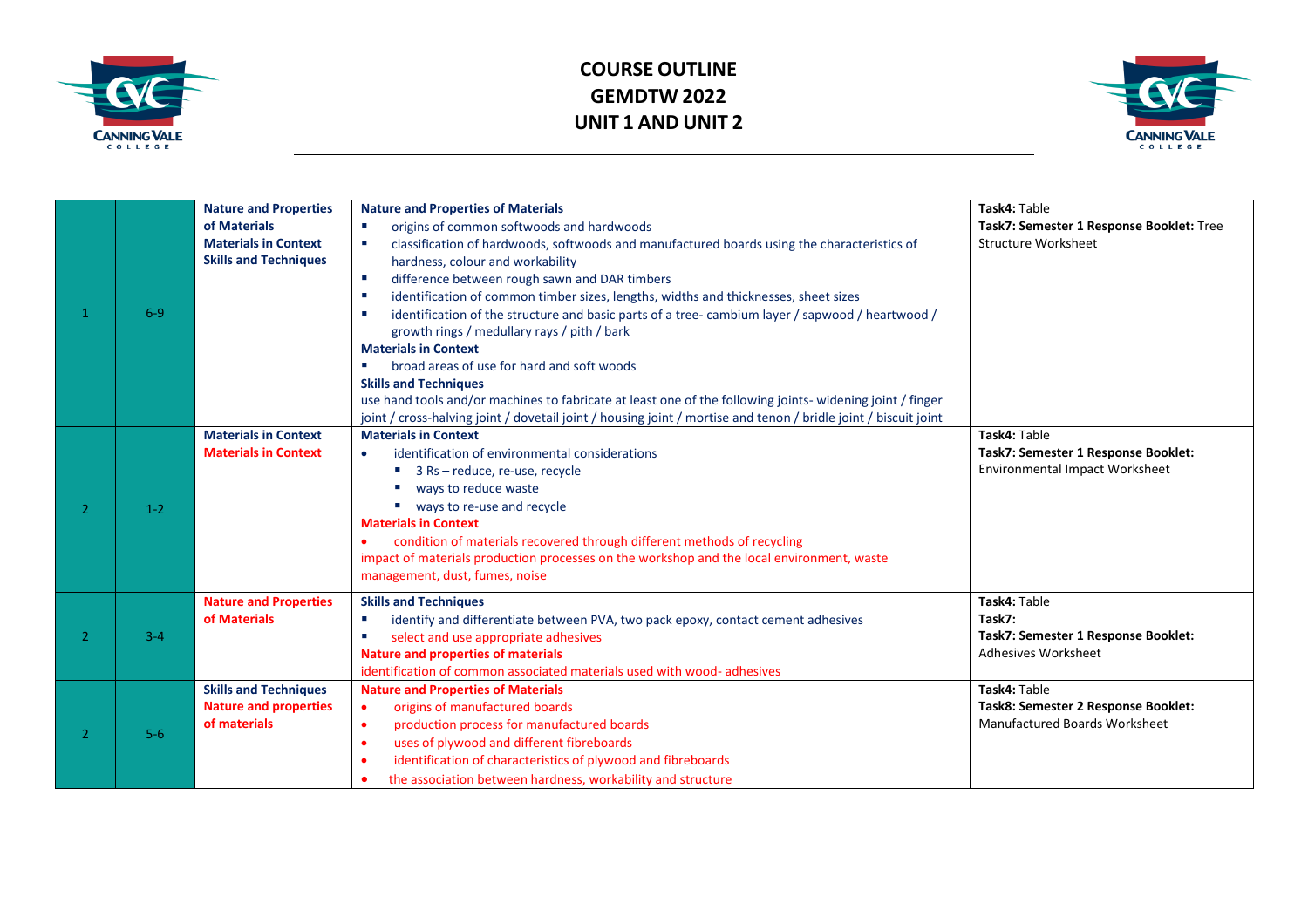



|   |          | <b>Nature and Properties</b> | <b>Nature and Properties of Materials</b>                                                   | Task4: Table                         |
|---|----------|------------------------------|---------------------------------------------------------------------------------------------|--------------------------------------|
|   |          | of Materials                 | identification of common timber finishes<br>$\bullet$                                       | Task8: Semester 2 Response Booklet:  |
|   |          | <b>Skills and Techniques</b> | select and use appropriate finishes<br>$\bullet$                                            | <b>Finishing Materials Worksheet</b> |
|   |          | <b>Nature and Properties</b> | <b>Skills and Techniques</b>                                                                | Task2: Cabinet Folio                 |
|   |          | of Materials                 | differentiate between water-based, turpentine (oil) based, solvent-based and two pack epoxy |                                      |
|   |          | <b>Design Fundamentals</b>   | finishes, including stains and waxes                                                        |                                      |
|   |          | and Skills                   | <b>Nature and Properties of Materials</b>                                                   |                                      |
|   |          | <b>Use of Technology</b>     | identification of common associated materials used with wood-fillers and finishes<br>٠      |                                      |
|   |          | <b>Skills and Techniques</b> | <b>Design Fundamentals and Skills</b>                                                       |                                      |
|   |          | <b>Production</b>            | investigate<br>$\bullet$                                                                    |                                      |
|   |          | <b>Management</b>            | needs, values and beliefs of the designer/developer                                         |                                      |
|   |          |                              | design fundamentals                                                                         |                                      |
|   |          |                              | aesthetics - appearance, form                                                               |                                      |
|   |          |                              | function - purpose, use                                                                     |                                      |
|   |          |                              | safety - safe design concepts                                                               |                                      |
|   |          |                              | cost - comparison with commercial products                                                  |                                      |
|   |          |                              | similar and alternate existing ideas and products using a variety of sources:               |                                      |
| 2 | $7 - 10$ |                              | sources of design inspiration - aesthetic and functional features                           |                                      |
|   |          |                              | performance criteria related to aesthetics and function<br>$\circ$                          |                                      |
|   |          |                              | devise<br>$\bullet$                                                                         |                                      |
|   |          |                              | communication and documentation techniques                                                  |                                      |
|   |          |                              | o sketching                                                                                 |                                      |
|   |          |                              | annotating                                                                                  |                                      |
|   |          |                              | ICT or manual presentation skills to create solutions incorporating:                        |                                      |
|   |          |                              | elements of design - line, shape, form, texture, colour, tone<br>$\circ$                    |                                      |
|   |          |                              | o rapid concept development techniques                                                      |                                      |
|   |          |                              | review of design ideas against design brief and performance criteria                        |                                      |
|   |          |                              | design solution, using annotated hand drawings or computer generated drawings with          |                                      |
|   |          |                              | measurements or dimensions applicable to context                                            |                                      |
|   |          |                              | production planning:                                                                        |                                      |
|   |          |                              | o full materials list                                                                       |                                      |
|   |          |                              | full materials costing                                                                      |                                      |
|   |          |                              | production plan, including time line<br>$\circ$                                             |                                      |
|   |          |                              | evaluate                                                                                    |                                      |
|   |          |                              | production plan, journal or diary with supporting images                                    |                                      |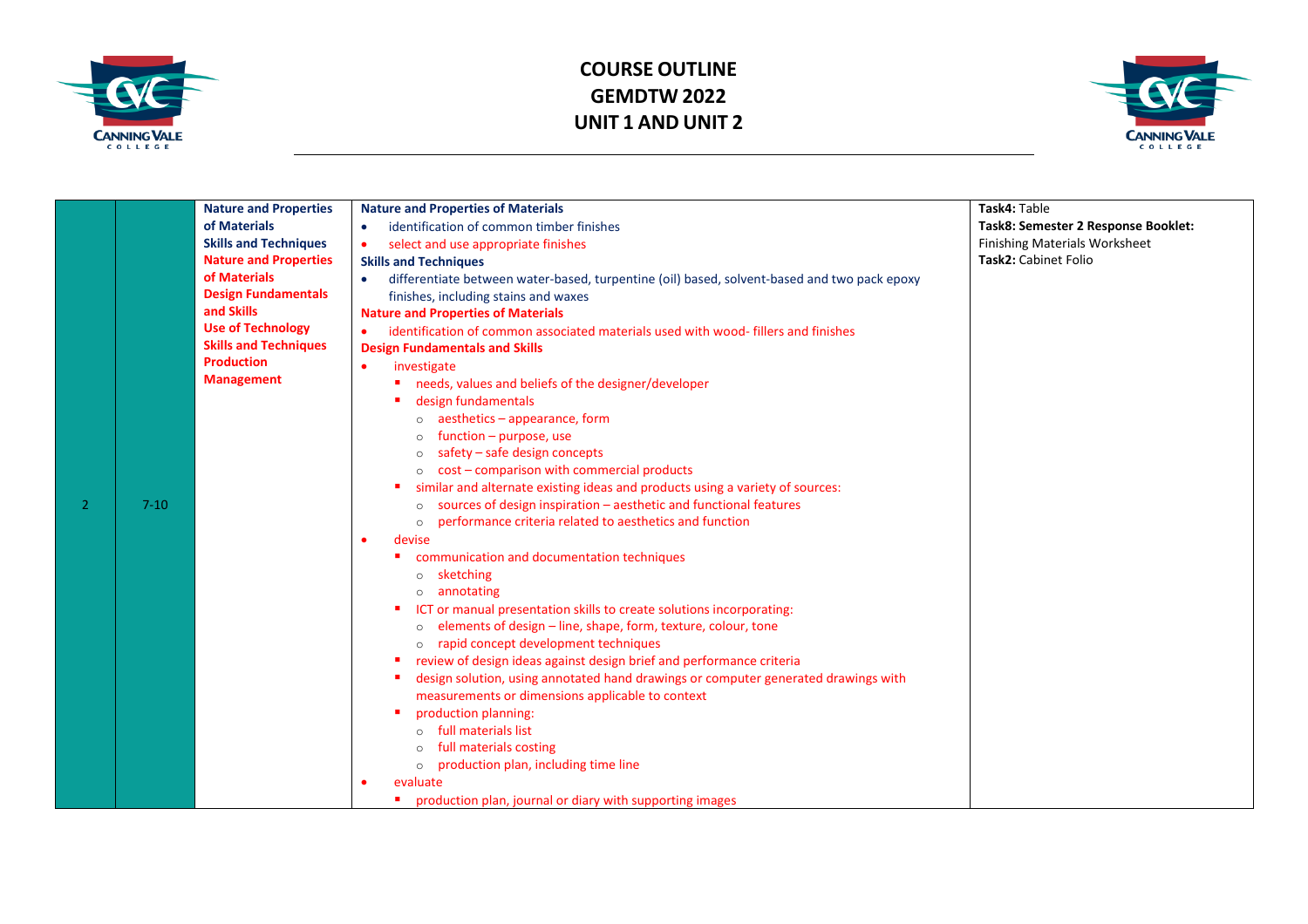



|   |       |                                                                                                                                                | finished product against the design brief, initial design and student-generated performance<br>criteria<br><b>Use of Technology</b><br><b>Skills and Techniques</b><br>ICT, portfolio development and communication skills<br>photography - ongoing record of progress and processes used and final product<br>documenting presentations and evaluations<br>develop context appropriate drawings and relevant technical information to produce the final<br>product:<br>sketching rapid concept developments<br>2D working drawings or using templates<br>inspiration/concept or storyboard development and presentation<br>٠<br>use workroom/studio terminology appropriate to context<br>select appropriate materials and calculate the correct amount required to order and purchase<br>$\bullet$<br>materials to complete the project<br><b>Production Management</b><br>production plan<br>maintain a production plan<br>maintain time management while using tools, equipment and machinery to complete<br>production<br>o adhere to sequential instructions<br>apply safety and risk management<br>record changes to materials lists or costing<br>■ record regular journal/diary entries<br>use ongoing evaluation techniques: diary, journal or portfolio notes and use of photography to record<br>ongoing progress/decision changes made to the project |                                        |
|---|-------|------------------------------------------------------------------------------------------------------------------------------------------------|--------------------------------------------------------------------------------------------------------------------------------------------------------------------------------------------------------------------------------------------------------------------------------------------------------------------------------------------------------------------------------------------------------------------------------------------------------------------------------------------------------------------------------------------------------------------------------------------------------------------------------------------------------------------------------------------------------------------------------------------------------------------------------------------------------------------------------------------------------------------------------------------------------------------------------------------------------------------------------------------------------------------------------------------------------------------------------------------------------------------------------------------------------------------------------------------------------------------------------------------------------------------------------------------------------------------------------------------------------------------|----------------------------------------|
| 3 | $1-3$ | <b>Design Fundamentals</b><br>and Skills<br><b>Use of Technology</b><br><b>Skills and Techniques</b><br><b>Production</b><br><b>Management</b> | <b>Design Fundamentals and Skills</b><br>investigate<br>$\bullet$<br>needs, values and beliefs of the designer/developer<br>design fundamentals<br>aesthetics - appearance, form<br>function - purpose, use<br>$\circ$<br>safety - safe design concepts<br>$\circ$<br>cost - comparison with commercial products<br>$\circ$<br>similar and alternate existing ideas and products using a variety of sources:                                                                                                                                                                                                                                                                                                                                                                                                                                                                                                                                                                                                                                                                                                                                                                                                                                                                                                                                                       | Task2: Cabinet Folio<br>Task5: Cabinet |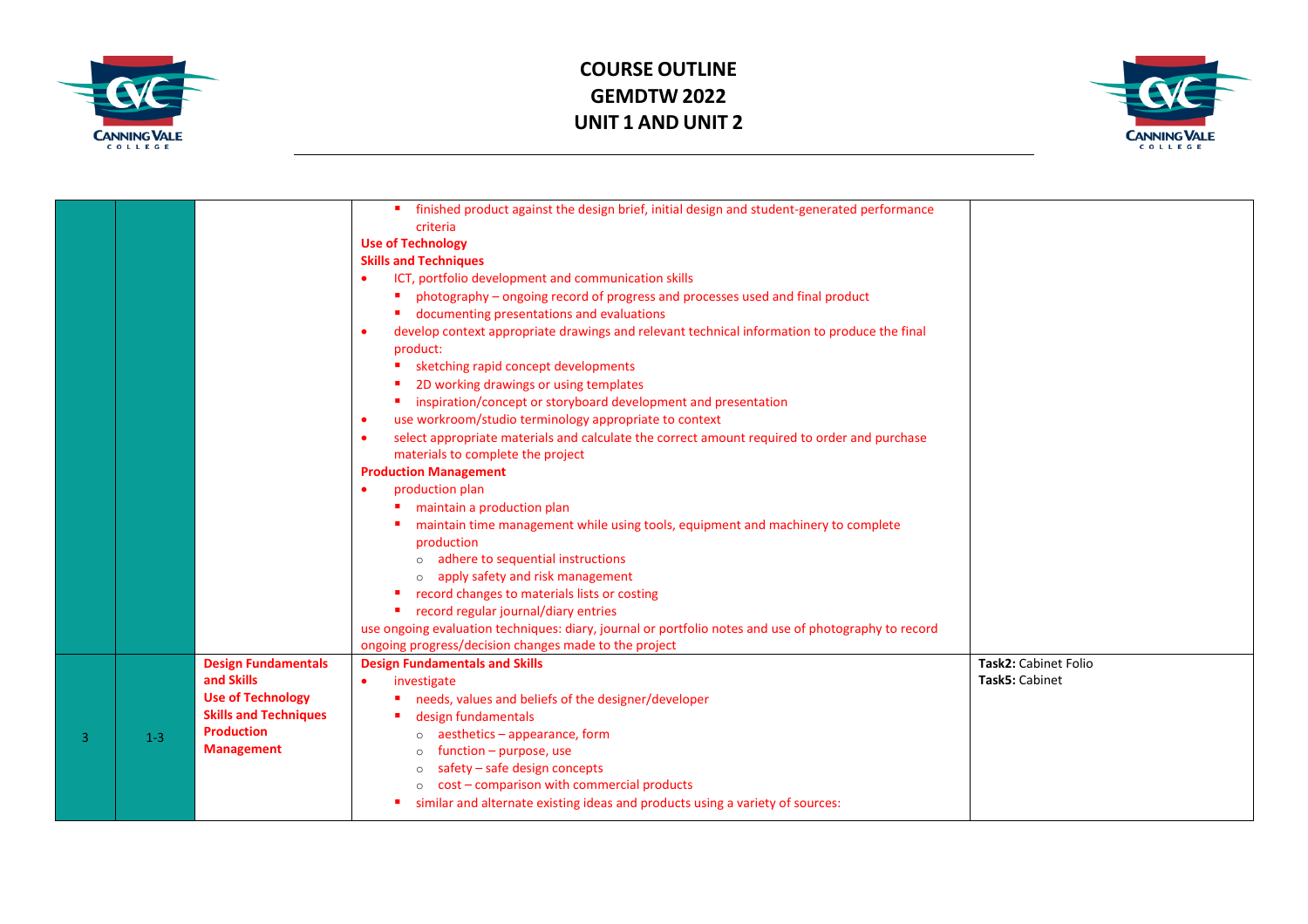



|  | o sources of design inspiration - aesthetic and functional features                                       |  |
|--|-----------------------------------------------------------------------------------------------------------|--|
|  | performance criteria related to aesthetics and function<br>$\circ$                                        |  |
|  | devise                                                                                                    |  |
|  | communication and documentation techniques                                                                |  |
|  | sketching<br>$\circ$                                                                                      |  |
|  | annotating                                                                                                |  |
|  | ICT or manual presentation skills to create solutions incorporating:                                      |  |
|  | elements of design - line, shape, form, texture, colour, tone<br>$\circ$                                  |  |
|  | rapid concept development techniques<br>$\circ$                                                           |  |
|  | review of design ideas against design brief and performance criteria                                      |  |
|  | design solution, using annotated hand drawings or computer generated drawings with                        |  |
|  | measurements or dimensions applicable to context                                                          |  |
|  | production planning:                                                                                      |  |
|  | full materials list                                                                                       |  |
|  | full materials costing                                                                                    |  |
|  | production plan, including time line<br>$\circ$                                                           |  |
|  | evaluate                                                                                                  |  |
|  | production plan, journal or diary with supporting images                                                  |  |
|  | finished product against the design brief, initial design and student-generated performance               |  |
|  | criteria                                                                                                  |  |
|  | <b>Use of Technology</b>                                                                                  |  |
|  | <b>Skills and Techniques</b>                                                                              |  |
|  | ICT, portfolio development and communication skills                                                       |  |
|  | photography - ongoing record of progress and processes used and final product                             |  |
|  | documenting presentations and evaluations                                                                 |  |
|  | develop context appropriate drawings and relevant technical information to produce the final<br>$\bullet$ |  |
|  | product:                                                                                                  |  |
|  | sketching rapid concept developments                                                                      |  |
|  | 2D working drawings or using templates                                                                    |  |
|  | inspiration/concept or storyboard development and presentation                                            |  |
|  | use workroom/studio terminology appropriate to context<br>$\bullet$                                       |  |
|  | select appropriate materials and calculate the correct amount required to order and purchase<br>$\bullet$ |  |
|  | materials to complete the project                                                                         |  |
|  | <b>Production Management</b>                                                                              |  |
|  | production plan                                                                                           |  |
|  |                                                                                                           |  |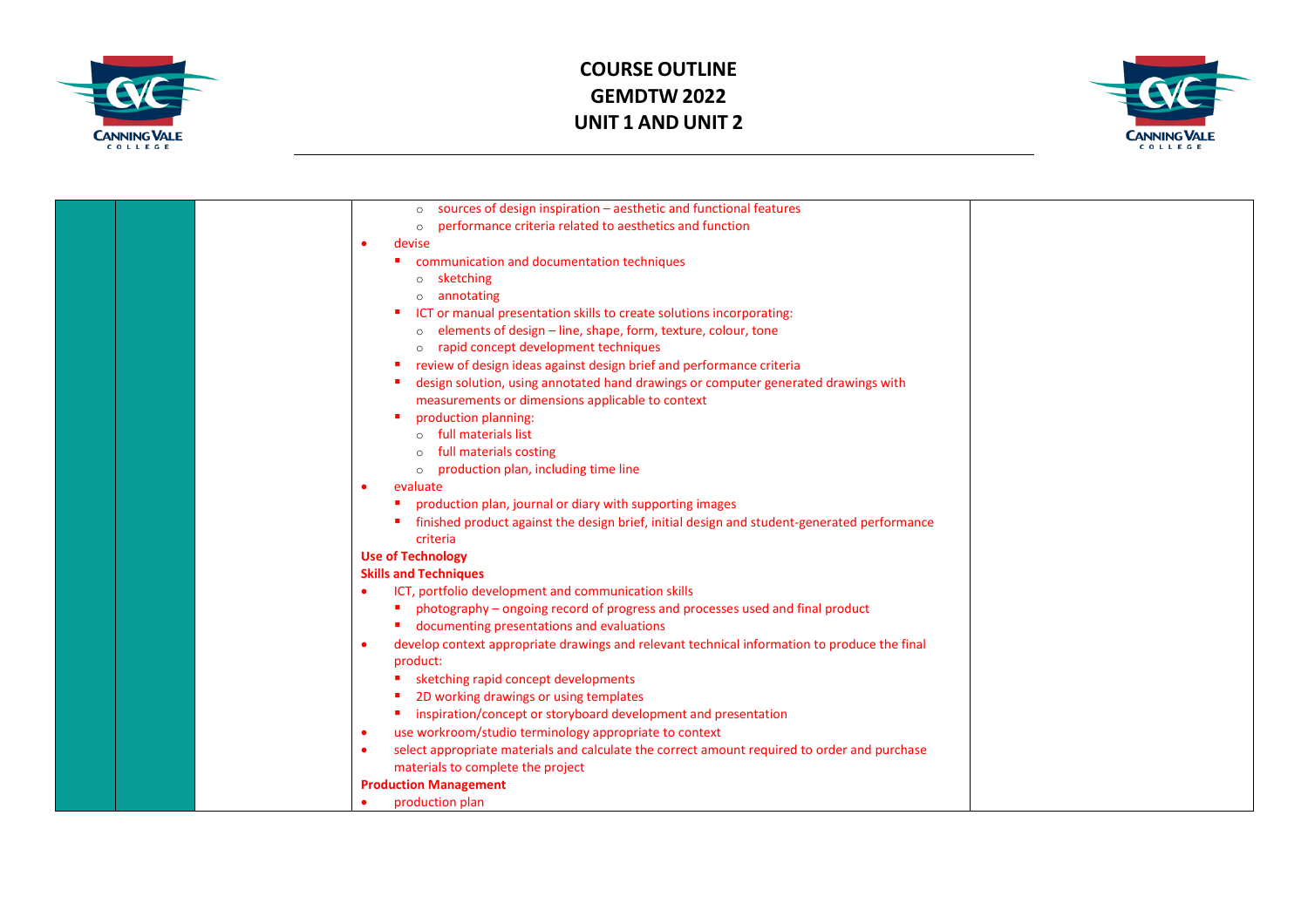



|   |          |                                                                                                          | maintain a production plan<br>maintain time management while using tools, equipment and machinery to complete<br>production<br>adhere to sequential instructions<br>apply safety and risk management<br>record changes to materials lists or costing<br>record regular journal/diary entries<br>use ongoing evaluation techniques: diary, journal or portfolio notes and use of photography to record<br>ongoing progress/decision changes made to the project                                                                                                                                                                                                                                                                                                                                                                                                                                                                                                                           |                                                                                     |
|---|----------|----------------------------------------------------------------------------------------------------------|------------------------------------------------------------------------------------------------------------------------------------------------------------------------------------------------------------------------------------------------------------------------------------------------------------------------------------------------------------------------------------------------------------------------------------------------------------------------------------------------------------------------------------------------------------------------------------------------------------------------------------------------------------------------------------------------------------------------------------------------------------------------------------------------------------------------------------------------------------------------------------------------------------------------------------------------------------------------------------------|-------------------------------------------------------------------------------------|
|   |          | <b>Nature and Properties</b>                                                                             | <b>Nature and Properties of Materials</b>                                                                                                                                                                                                                                                                                                                                                                                                                                                                                                                                                                                                                                                                                                                                                                                                                                                                                                                                                | Task8: Semester 2 Response Booklet:                                                 |
| 3 | $4 - 5$  | of Materials                                                                                             | identification of common associated materials used with wood-abrasives                                                                                                                                                                                                                                                                                                                                                                                                                                                                                                                                                                                                                                                                                                                                                                                                                                                                                                                   | Abrasives Worksheet                                                                 |
|   |          |                                                                                                          |                                                                                                                                                                                                                                                                                                                                                                                                                                                                                                                                                                                                                                                                                                                                                                                                                                                                                                                                                                                          | Task5: Cabinet                                                                      |
| 3 | $6 - 10$ | <b>Nature and Properties</b><br>of Materials<br><b>Use of Technology</b><br><b>Skills and Techniques</b> | <b>Nature and Properties of Materials</b><br>identification of common associated materials used with wood- permanent and non-permanent<br>fixings<br><b>Use of Technology</b><br><b>Skills and Techniques</b><br>correctly interpret and/or modify plans/patterns/templates<br>use appropriate conventions and workshop terminology<br>select appropriate materials and calculate the correct amount required for completion of project<br>$\bullet$<br>calculate orders and costing for solid timbers and/or sheet materials<br>apply appropriate and accurate marking out techniques<br>demonstrate correct and safe procedures for setting up and/or operating selected power tools and<br>machinery that could include: radial arm saw or drop saw or compound mitre saw / sanding machines /<br>portable or fixed routers and table / various grinders / carving tools / wood lathe / biscuit cutter /<br>bandsaw / pneumatic tools / portable saws / drill press / mortise machine | Task8: Semester 2 Response Booklet:<br><b>Fasteners Worksheet</b><br>Task5: Cabinet |